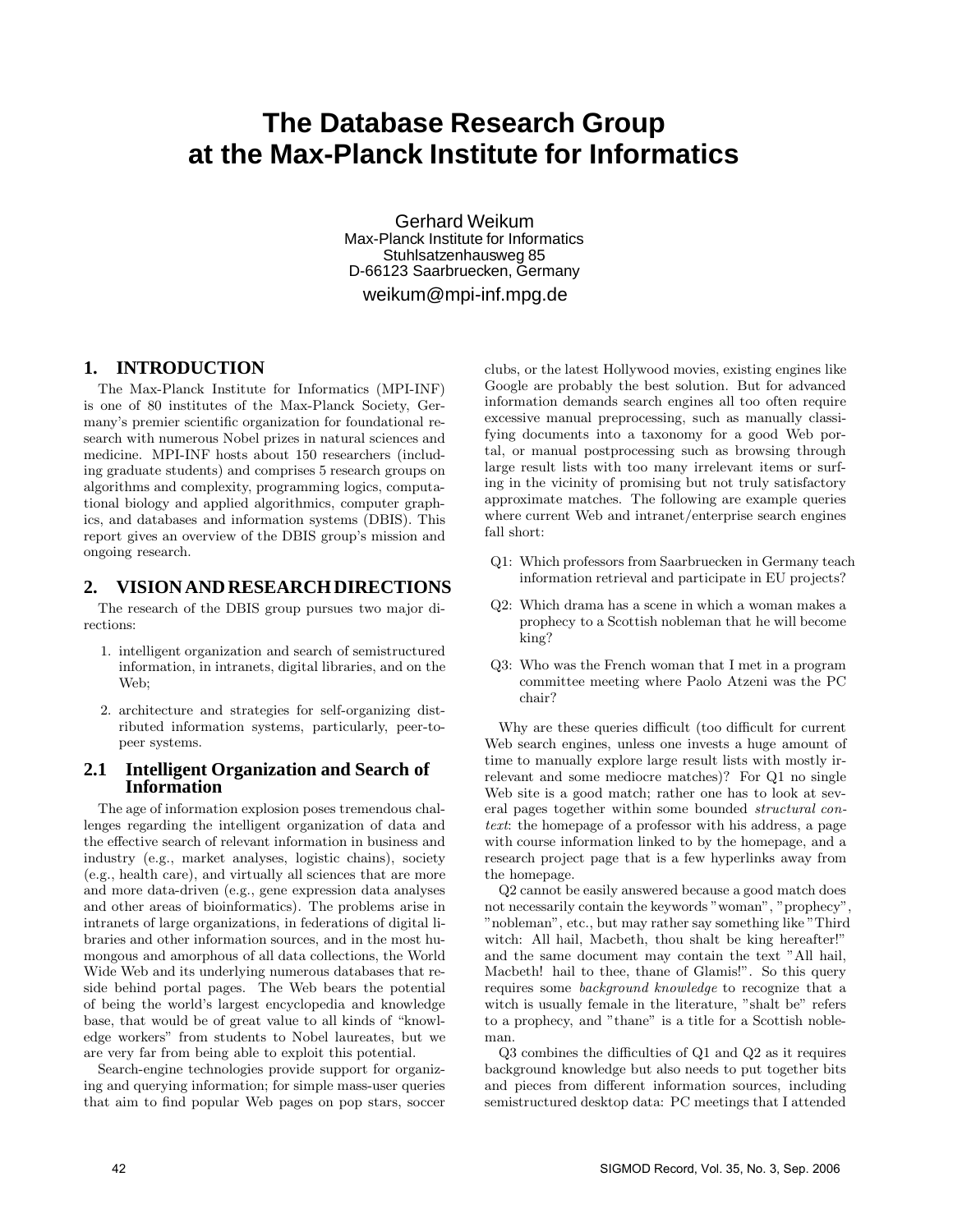according to my electronic calendar, conferences on which I served on the PC found in my email archive, PC members listed in electronic proceedings, and detailed information found on researchers' homepages. And after having identified a candidate like Sophie Cluet from Paris, one needs to infer that Sophie is a typical female first name and that Paris most likely denotes the capital of France rather than the 500-inhabitants town of Paris, Texas, which became known through a movie.

Answering such queries with high precision, despite high diversity and noise in the underlying data, calls for a new kind of "semantic search" engine that combines concepts and techniques from database and information-retrieval (IR) systems. A promising starting point is XML IR [1], especially when combined with background knowledge in the form of ontologies and thesauri. We will outline our approach along these lines in Subsection 3.1.

The envisioned "semantic search" should not only address the querying itself, but also aim at intelligent organization of information. Data with more explicit structure, semantic annotations, and clean data items (e.g., reconciled names of persons, organizations, etc.) becomes easier to search with high precision. But the Web and also federations of digital libraries and other data sources are highly diverse in terms of structure, annotations, and data quality (e.g., authority, resolution, completeness, freshness, etc.). Therefore, we also pursue ways of automatically annotating and structuring information, using techniques from natural language processing (NLP) and statistical machine learning. We will outline our approaches in this area in Subsection 3.3.

#### **2.2 Self-organizing Distributed Information Systems**

Even when we focus on scientific information alone and leave out business and entertainment data, new information is produced and compiled world-wide in a highly distributed manner, in federations of digital libraries or escience repositories and, of the course, on the Web with millions of scholars and students. Thus, it is natural to pursue a completely decentralized peer-to-peer (P2P) architecture [30] for managing this information explosion, intelligently organizing the information, and efficiently searching it.

The P2P approach bears the potential of overcoming the shortcomings of today's Web search engine technology and successfully tackling the kinds of killer queries mentioned in Subsection 2.1. In our architecture every peer, e.g., the home PC of a scientist or student, has a full-fledged search engine that indexes a small portion of the Web, according to the interest profile of the user. Such an architecture has four major advantages over a centralized server farm:

- 1. As the data volume and the query load per peer are much lighter, the peer's search engine can employ much more advanced techniques for concept-based rather than keyword-based search, leveraging background knowledge in the form of thesauri and ontologies and powerful mathematical and linguistic techniques such as spectral analysis and named entity recognition.
- 2. Peers can collaborate for finding better answers to

difficult queries: if one peer does not have a good result locally it can contact a small number of judiciously chosen peers who are considered "knowledgeable" on the query topic. This approach should often be able to exploit the small-world phenomenon on the Web: knowledgable peers are only a short distance away.

- 3. A P2P system can gather and analyze bookmarks, query histories, user click streams, and other data about user and community behavior; the implicit and explicit assessments and recommendations derived from this input can be leveraged for better search results. In contrast to a central server, the P2P approach provides each user with direct, fine-grained control over which aspects of her behavior may be collected and forwarded to other peers.
- 4. A politically important issue is that a P2P search engine is less susceptible to manipulation, censorship, and the bias induced by purchased advertisements.

Thus, a P2P approach to information search could pave the way towards a "social search" super-engine that leverages the collaborative "wisdom of crowds" [14]. Challenges that we face towards this vision are scalability and the desire to make the P2P network self-organizing and resilient to high dynamics (failures and churn) and possible manipulation (cheating, spam, etc.). We will outline our approach to P2P search in Subsection 3.2. Again, search needs to be complemented by powerful Web mining, which will be discussed in Subsection 3.3.

## **3. ONGOING PROJECTS**

### **3.1 XML Ranked Retrieval: TopX and Sphere Search**

Non-schematic XML data that comes from many different sources and inevitably exhibits heterogeneous structures and annotations (i.e., XML tags) cannot be adequately searched using database query languages like XPath or XQuery. Often, queries either return too many or too few results. Rather the ranked-retrieval paradigm is called for, with relaxable search conditions, various forms of similarity predicates on tags and contents, and quantitative relevance scoring.

TopX [35] is a search engine for ranked retrieval of XML data, developed at MPI-INF. TopX supports a probabilistic-IR scoring model for full-text content conditions and tagterm combinations, path conditions for all XPath axes as exact or relaxable constraints, and ontology-based relaxation of terms and tag names as similarity conditions for ranked retrieval.

While much of the TopX functionality was already supported in our earlier work on the XXL system [32, 33], TopX has an improved scoring model for better precision and recall, and it is much more efficient and scalable. TopX has been stress-tested and experimentally evaluated on a variety of datasets including the TREC Terabyte benchmark, the INEX XML information retrieval benchmark, and an XML version of the Wikipedia encyclopedia. For the INEX 2006 benchmark [17], TopX serves as the official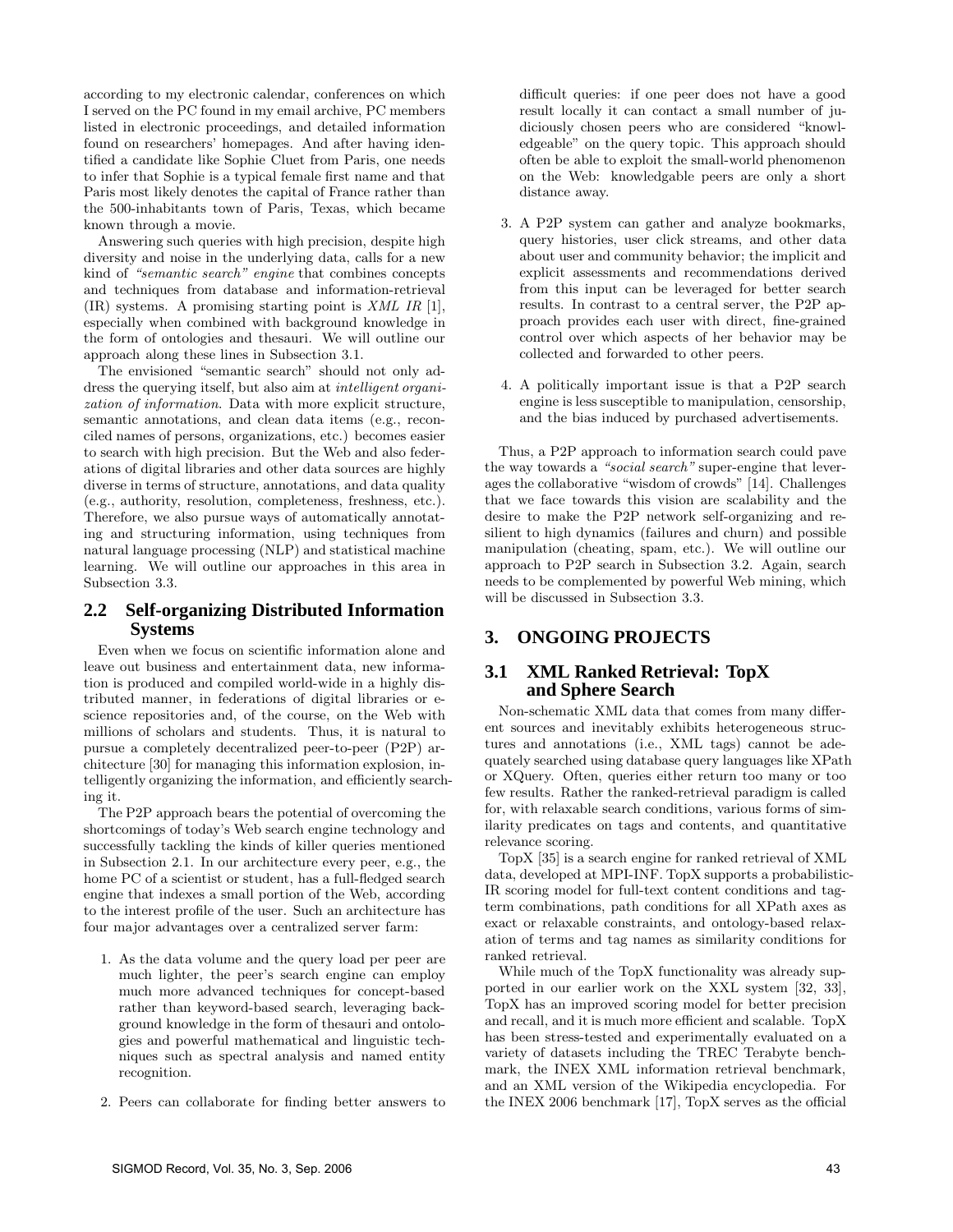reference engine for topic development and several benchmarking tasks. For good performance, TopX employs various novel techniques: carefully designed index structures [24, 35], probabilistic models as efficient score predictors [34, 35], judicious scheduling of index accesses [35, 3], and the incremental merging of index lists for on-demand, selftuning query expansion [36].

For top-k similarity queries we have extended the TA family of threshold algorithms [13]. Large disk-resident index lists for content terms and tag names strongly suggest using the TA variant with sorted access only for disk I/O efficiency. This method maintains a priority queue of score intervals for candidate items and performs a conservative threshold test based on upper bounds of candidate scores. Our new method uses a probabilistic threshold test for fast approximation of top-k results. It is based on score predictors that compute convolutions of score distributions in the yet to be scanned tails of index lists. This method provides an order of magnitude improvement in run-time at high and probabilistically controllable levels of precision and recall relative to the TA baseline [34, 35]. Our recent techniques for judicious scheduling of block-level sequential and item-level random accesses yields an additional performance gain by another factor of five [3].

For enhanced quality of search results, relevance feedback is a well-known IR technique that expands keyword queries from the content of elements marked as relevant by the user. We have developed novel feedback techniques that expand a keyword query into a possibly complex contentand-structure query that specifies additional XPath conditions on the structure of the desired results [25]. This way the user is largely relieved from understanding the subtleties of XPath and the XML structure of the underlying, possibly highly heterogeneous, XML documents. As an example, consider a query about the life of the physicist Max Planck on a richly tagged XML version of Wikipedia. As a keyword query, the user may formulate this request as "life physicist Max Planck". Unfortunately, the results may be dominated by articles about Max Planck institutes, for example, in the area of life sciences. By providing the feedback that elements on persons and their biographies and the topic physics in mediocre result documents are preferred over completely irrelevant results, the engine would ideally be able to automatically generate a content-andstructure query such as

### //article[.//person ftcontains(''Max Planck'')]

[.//category ftcontains(''physicist'')]. This XPath Full-Text query would yield much more precise results.

As XML data is still rare on the surface Web and even structured Deep-Web sources do often expose only HTML pages, we have started working on converting Web data into XML format. This involves identifying and tagging named entities like persons, organizations, locations, timepoints, and time periods. To this end, we are using opensource tools like ANNIE from the University of Sheffield [12] and MinorThird from CMU [11], resulting in a richly (but heuristically) tagged corpus that unifies XML and HTML and other Web documents by casting all data into XML. As Web pages are often highly inter-linked, the resulting corpus is no longer a repository of XML trees, but includes many XLinks (created from href hyperlinks) lead-

ing to an arbitrary XML graph. We have developed the SphereSearch prototype engine [15] that can search such graph data and rank search results, using a query language that is simpler than XPath Full-Text but much more powerful than keyword-based Web search. The result of a query is a subgraph spanned by nodes that approximately match and have high scores for the query's elementary conditions. Finding the top-k results involves an approximation to the Steiner tree problem, based on mimimum spanning trees on a precomputed connection graph, using a top-k threshold algorithm.

TopX and SphereSearch are incomparable in terms of query expressiveness. TopX is generally more efficient, but currently limited to XML trees. Our future research will aim at extending TopX to include the richer graph-based search capabilities of SphereSearch in a highly efficient and scalable manner.

#### **3.2 Peer-to-Peer Search: Minerva**

For P2P search over Web data with ranked retrieval, we are developing the Minerva system  $[5]$ <sup>1</sup> Each peer has a full-fledged Web search engine, including a crawler and an index manager. The crawler may be thematically focused or crawl results may be postprocessed so that the local index contents reflects the corresponding user's interest profile. For collaborative search, the peers are connected by by an overlay network based on a distributed hash table (DHT). The DHT also forms the basis of a conceptually global but physically decentralized and scalable directory that contains metadata and statistics about the peers' contents and quality. Note that, for scalability, the directory is not designed as a page-granularity global Web index, but is limited in size to the number of indexed features (e.g., keywords or topics) times the number of peers. This avoids the pitfalls outlined in [19]. Also note that the pursued P2P Web search includes ranked retrieval and is thus fundamentally much more difficult than Gnutella-style file sharing or simple key lookups via DHTs.

With a user's highly specialized and personalized "power search engine" most queries should be executed locally, but once in a while the user may not be satisfied with the local results and would then want to contact other peers. This is the query routing (or peer-selection) problem, the cornerstone of the P2P search engine. Although the problem is related to earlier work on metasearch engines and distributed information retrieval [21], the P2P setting is much more challenging because of larger scale and high dynamics. A "good" peer to which the user's query should be forwarded would have thematically relevant index contents, which could be measured by statistical notions of similarity between peers. On the other hand, each additional target peer for a query should yield novel results that are not yet provided by previously selected peers or even the local index of the query initiator itself. To this end, we have developed an overlap-aware query routing strategy that aims to optimize a weighted combination of search result quality and novelty [4, 6]. As the query routing decision made for execution planning is in the critical path of user-perceived response time, fast estimation of quality-novelty measures is crucial. We have developed

<sup>1</sup>Minerva is the Roman goddess of science, wisdom, and learning, and is also the icon of the Max Planck Society.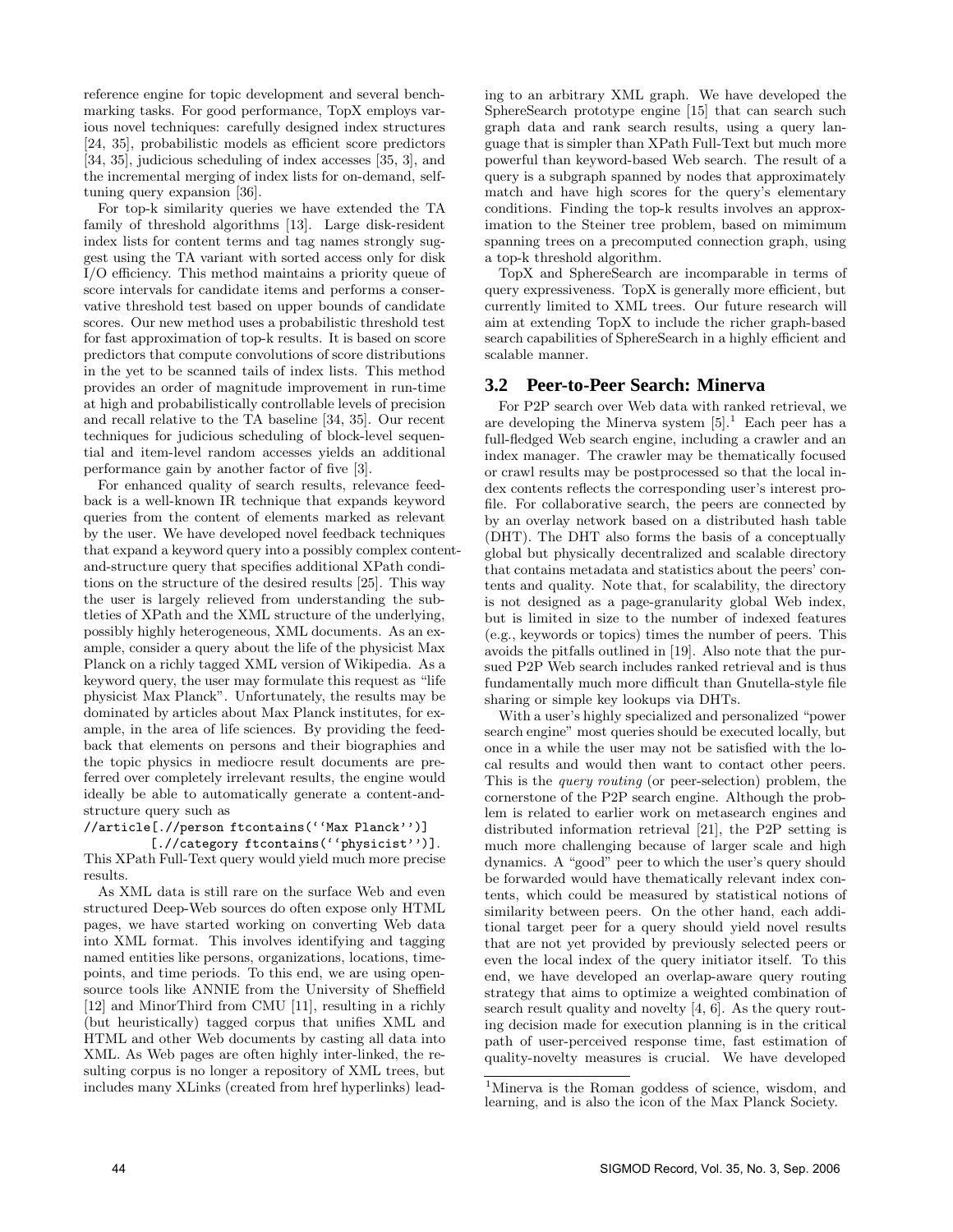new methods for this purpose, utilizing compact synopses like hash sketches and min-wise independent permutations in combination with the underlying DHT.

For the actual top-k query processing in the P2P network, it is sometimes necessary to aggregate index entries from multiple peers, combining their local scores into a global quality measure. The KLEE algorithm for distributed top-k queries [22] aims to minimize network latency, network bandwidth consumption, and the local CPU and disk IO cost of the participating peers. KLEE proceeds in three or, optionally, four phases, driven by the query originator as a per-query coordinator.<sup>2</sup> These phases serve to 1) determine an initial set of top-k candidates and obtain score-distribution histograms and Bloom-filter summaries from peers, 2) estimating the cost/benefit ratio of requesting additional synopses, 3) optionally obtaining this extra information, and 4) obtaining missing scores for the remaining candidates and computing the total scores for the final top-k result. KLEE has been implemented in the Minerva testbed, and has consistently outperformed various competitors on several real-life datasets and query benchmarks.

The above outlines of query routing and query processing in a P2P network show that distributed management of statistical information about peers and their data collections is a key issue. This involves efficient gathering and dissemination of statistics as well as estimations for specific purposes. A global measure of particular interest (for query routing and query result merging) is the document frequency (df) of a keyword, i.e., the total number of distinct documents in the entire network that contain the keyword. Estimating this number is difficult because of duplicate documents at different peers. We have developed a highly efficient and accurate method for this problem, by combining hash sketches and the DHT-based overlay network [8]. Another network-wide statistical estimation problem is to efficiently determine pairs of highly correlated or anti-correlated keywords, either in queries or in the data. In [7] we have developed a technique that utilizes the DHT-based infrastructure for an efficient solution, which can piggyback all necessary message exchanges on the network traffic that is needed for standard query routing and execution anyway. Awareness of keyword correlations is useful for more effective query routing decisions.

As mentioned in Subsection 2.2, a P2P network is a natural habitat for "social search" that leverages community assessments. A simple form of such community input are link analysis methods like Google's PageRank or Kleinberg's HITS. But these are centralized algorithms with very high memory demand, and their distributed variants assume that the underlying Web graph can be nicely partitioned among sites. In contrast, a P2P system like Minerva emphasizes the autonomy of peers that can crawl Web fragments and gather their own local content at their discretion. JXP [23] is a new algorithm for dynamically computing, in a decentralized P2P manner, global authority scores when the Web graph is spread across many autonomous peers. In this setting, the peers' graph fragments

may overlap arbitrarily, and peers are (a priori) unaware of other peers' fragments. With JXP, each peer computes the authority scores of the pages that it has in its local index, by locally running the standard PageRank algorithm. A page may be known and indexed by multiple peers, and these may have different scores for that same page. A peer gradually increases its knowledge about the rest of the network by meeting with other, randomly chosen, peers and exchanging information, and then recomputes the PageRank scores for its pages of interest. The local computations are very space-efficient (as they require only the local graph and the authority-score vector), and fast (as they operate on much smaller graph fragments than a server-side global PageRank computation). We have proven, using the theory of Markov-chain aggregation/disaggregation, that the JXP scores do indeed converge to the same values as a global PageRank computation on the full Web graph [23].

## **3.3 Web Mining**

The duality between better organization of information and more effective search has motivated us to embark also on various aspects of Web mining, so as to provide a richer basis for better search capabilities. The following subsections briefly discuss the work along these lines.

#### *3.3.1 Query Logs and Click Streams*

Information about user behavior is a rich source to build on. This includes relatively static properties like bookmarks or embedded hyperlinks pointing to high-quality Web pages, but also dynamic properties inferred from query logs and click streams. For example, suppose a user clicks on a specific subset of the top 10 results returned by a search engine for a query with several keywords, based on having seen the summaries of these pages. This implicit form of relevance feedback establishes a strong correlation between the query and the clicked-on pages. When a user does not click on any of the top 10 results for a given query and rather chooses to rephrase the query using different keywords, this may be interpreted as negative feedback on the relevance or quality of the initial results. Exploiting this kind of user-behavior information can help to improve search result quality for individuals as well as entire communities by adding more "cognitive" elements to the search engine.

Our approach is based on a Markov-chain model with queries as additional nodes, additional edges that capture query refinements and result clicks, and corresponding transition probabilities. Similarly to Google's PageRank, the computation of stationary visiting probabilities yields the behavior-aware authority ranking. Our original model could not express negative feedback, as probabilities are non-negative and L1-normalized. To capture and exploit also negative assessment such as assigning trust levels to Web pages (e.g., marking a Web page as spam, low-quality, out-of-date, or untrusted), we are pursueing several extended approaches, one of which is based on a Markov reward model where the assessment part is uncoupled from the random walk in the extended Web graph. A page receives a specific lump reward each time a transition is made to it, and this reward depends on the transition's source and target and will be derived from the query-log and click-stream information as well as explicit page assessments. The reward itself can be positive or negative.

<sup>2</sup>Klee is an expressionistic painter, but also the German word for clover, which has usually three leaves but infrequently occurs with four leaves. The latter is traditionally viewed as a symbol of good luck.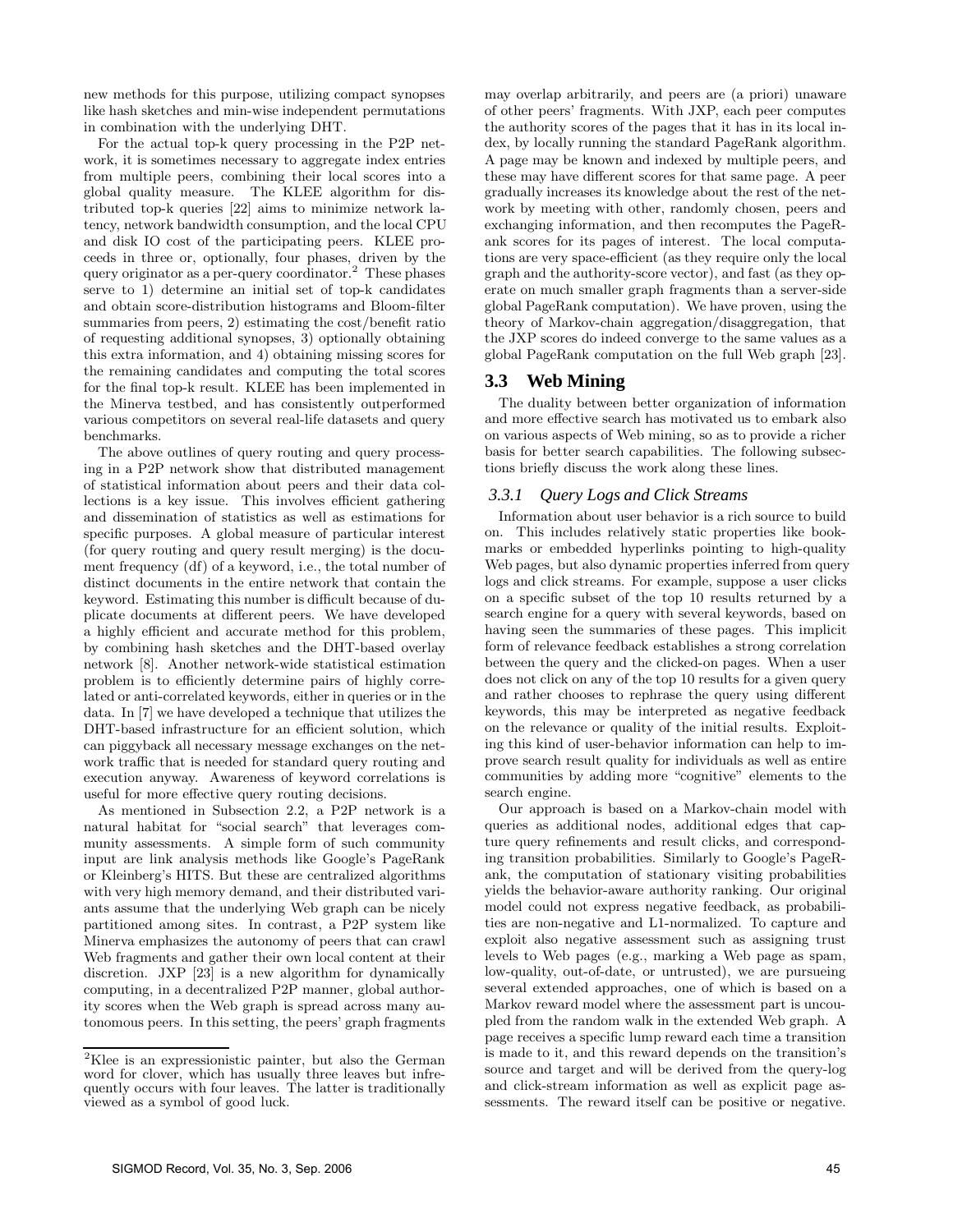The most interesting measure in such reward models is the expected earned reward per time-step. Preliminary results with this approach are presented in [20].

#### *3.3.2 Web Evolution*

Today, virtually all Web repositories, including digital libraries and the major Web search engines, capture only current information. But the history of the Web, its lifetime over the last 15 years and many years to come, is an even richer source of information and latent knowledge. It captures the evolution of digitally born content and also reflects the near-term history of our society, economy, and science. Web archiving is done by the Internet Archive, with a current corpus of more than 2 Petabytes and a Terabyte of daily growth, and, to a smaller extent, some national libraries in Europe. These archives have tremendous latent value for scholars, journalists, and other professional analysts who want to study sociological, political, media usage, or business trends, and for many other applications such as issues of intellectual property rights. However, they provide only very limited ways of searching timelines and snapshots of historical information.

We are working on Web search and ranking of authoritative pages with a user-adjustable time focus, supporting both snapshots and timelines. Our notions of T-Rank and BuzzRank [9, 10] provide time-aware generalizations of the PageRank importance measure. As an example for the benefits obtained from time-aware ranking, consider looking for a database publication of the year 1993 with a strong trend of increasing popularity. When you apply static PageRank to Web sources (including portals such as DBLP), you obtain Codd's seminal paper as the best result, whereas BuzzRank identifies the Association-Rule-Mining paper by Agrawal, Imielinski, and Swami as the best emerging authority. As the underlying link matrices for these computations are huge, one of the challenges that we are addressing is to implement these new kinds of extended link analyses in an efficient and scalable manner. To this end, we are investigating compact representations for time-series of link graphs, so as to reduce both the space and time complexity of time-aware ranking and time-travel queries over Web archives.

## *3.3.3 Ontology Learning*

Several of our projects, especially the TopX engine for XML IR, make use of ontologies and thesauri. The latter can be constructed, to some extent, from hand-crafted knowledge such as WordNet, but a larger-scale and selfmaintaining, promising approach is to automatically learn the concepts and relations for an ontology directly from rich text corpora such as Wikipedia and other Internet sources. This requires a combination of linguistic analysis, pattern matching, and statistical learning to identify, for example, person names or locations and to extract instances of binary relations such as located-at (city, river), born-in (person, place), plays-instrument (person, models and contextual features of training samples so as to instrument), or the generic is-instance-of (entity, concept).

For finding and extracting information on binary relations we pursue a novel approach based on a link-grammar representation of natural-language sentences and an SVMbased statistical learner for determining robust, generalizable linguistic patterns. This approach is implemented in

the LEILA prototype system [31]. The method is almost unsupervised by starting with merely a small set of userprovided positive examples such as (Paris, Seine), (Calcutta, Ganges), (London, Thames) and either explicit or token-based negative examples such as (New York, Mississippi) or  $\langle$  ( $\langle$  proper noun $\rangle$ ,  $\langle$  number $\rangle$ . The system then automatically finds candidate patterns such as  $\langle river \rangle$ flows through  $\langle city \rangle$ ,  $\langle city \rangle$  is located on the banks of the  $\langle river\rangle$ , or  $\langle city\rangle$  not only offers many cultural attractions, but visitors can also enjoy tubing or swimming in the  $\langle river \rangle$ . These patterns cannot be directly applied as they do not generalize well and would lead to many false positives. Instead, we run the CMU link-grammar parser [18] on the individual sentences, compute a characteristic feature vector from the resulting graph representation of each sentence, and feed these vectors into an SVM classifier. For higher recall, we also perform anaphora resolution across neighboring sentences. The method outperforms competitors in terms of the F1 measure (i.e., the harmonic mean of precision and recall). We are currently working on further extensions and better scalability.

## *3.3.4 Document Classification*

Automatic classification of text documents is an important building block for many forms of intelligent data organization, for example: assigning Web pages to topics of a hierarchical directory, filtering news feeds or thematic subscriptions in digital libraries, steering a focused crawler towards Web regions that are more likely to contain pages that fall into the user's specific interest profile. Classifiers are models over high-dimensional feature spaces that are derived from supervised learning, with positive and negative examples as training input. The underlying methods for statistical learning such as SVM or Bayesian methods have become fairly mature, and the practical bottleneck is typically the scarceness of training data, because compiling training samples is a laborious and time-consuming human activity. Our research is primarily aiming at overcoming this training bottleneck and improving the accuracy and robustness of text classifiers.

We have developed a family of adjustable metamethods [26, 27, 28] based on ensemble learning that can be tuned towards the specific goals of the classifier: when precision and accuracy are critical we can prioritize the mutual agreement of multiple classifiers, but when recall is more important we can relax the settings of the meta-classifier. A particular application of these methods is our focused crawler BINGO! [29], which can start with a small set of training samples and seed URLs and then automatically finds characteristic "archetype" pages for dynamic and automated re-training. In this semisupervised-learning context, it is crucial to minimize the classification error, and restrictive metamethods can be effectively tuned towards this goal.

In a second line of research we investigate richer feature improve classification accuracy with relatively small training sets. One approach is to consider neighbors of text documents in environments with many cross-references such as Web links (but covering also settings such as book, music, or blog recommendations or citation graphs for publications). The graph-based classifier presented in [2] builds on the theory of Markov Random Fields, and addi